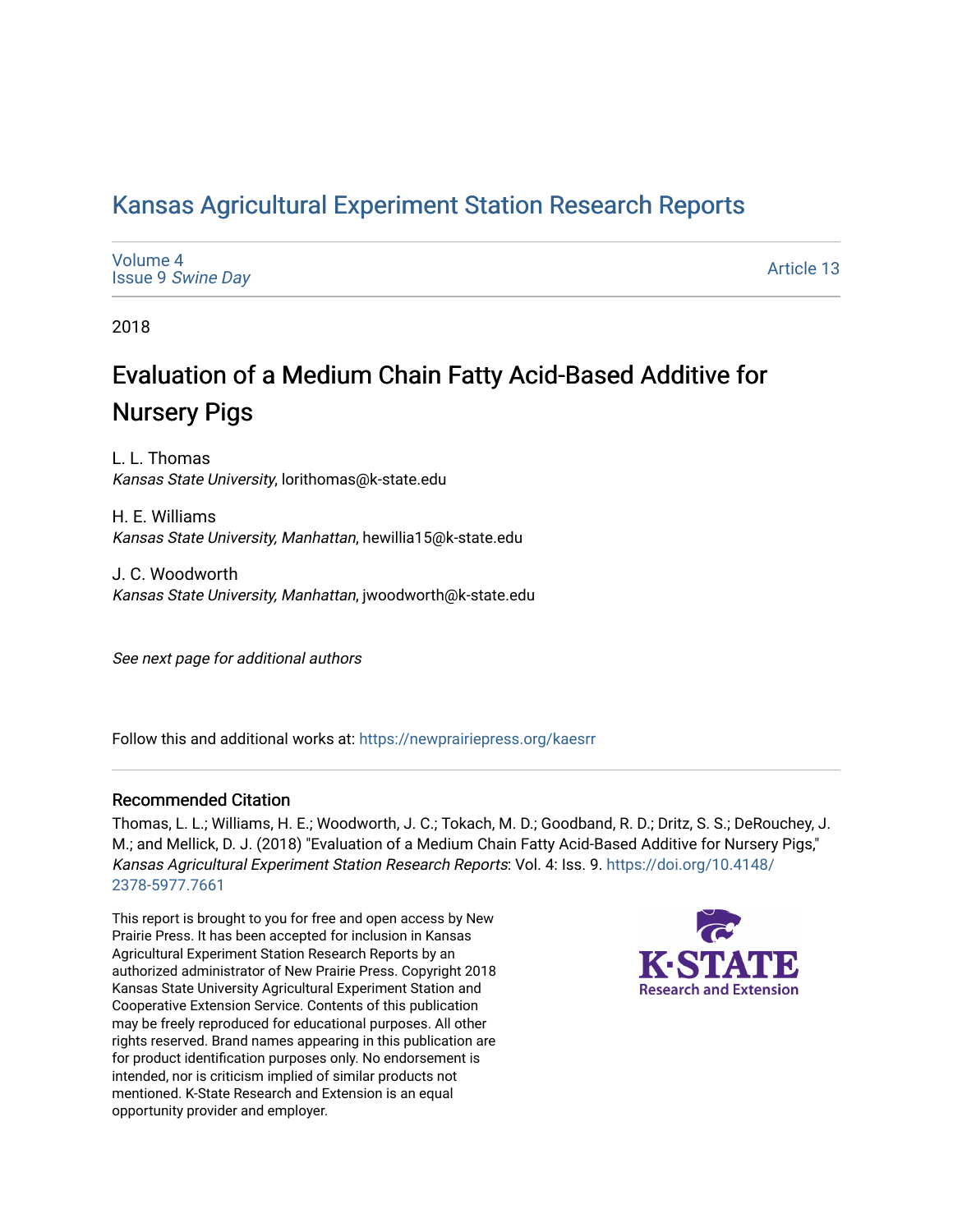# Evaluation of a Medium Chain Fatty Acid-Based Additive for Nursery Pigs

## Abstract

A total of 350 pigs (DNA 400 × 200, initial BW = 13.8 lb) were used in a 34-d growth trial to evaluate the effects of increasing a medium chain fatty acid (MCFA)-based feed additive in nursery pig diets. Following arrival to the nursery research facility, pigs were randomized to pens (5 pigs per pen) and allowed a 4-d acclimation period. Thereafter, pens of pigs were blocked by body weight (BW) and randomized to 1 of 5 dietary treatments (14 pens per treatment). Treatments were constructed such that a dose response was created including 0, 0.5, 1.0, and 2.0% MCFA-based additive (CaptiSURE, Kemin Industries, Inc., Des Moines, IA) as well as a treatment including a 1.0% MCFA blend of C6, C8, and C10 (1:1:1 ratio; Sigma Aldrich, St. Louis, MO). Treatment diets were formulated and manufactured in two dietary phases (d 0 to 13 and 13 to 34). Overall (d 0 to 34), increasing CaptiSURE increased (linear,  $P \le 0.014$ ) average daily gain (ADG) and average daily feed intake (ADFI). Feed efficiency improved (quadratic,  $P = 0.002$ ) with increasing CaptiSURE up to 1% of the diet with no benefit thereafter. As a result of these linear improvements in ADG, pigs fed 2.0% CaptiSURE were 4 lb heavier ( $P = 0.05$ ) than pigs consuming diets without MCFA at d 34. There was no evidence for differences between the pigs fed 1.0% CaptiSURE and the 1.0% MCFA blend of C6, C8, and C10 in phase 1, phase 2, or in overall performance.

In summary, the addition of this MCFA-based additive in nursery pig diets resulted in a linear improvement in ADG and ADFI. Based on these results, this MCFA feed additive appears to result in a similar improvement in growth performance as the C6, C8, and C10 MCFA blend when both are added at 1% of the diet. Additional research is warranted under commercial conditions to determine if similar advantages in growth performance are observed and if they provide an economic return.

## Keywords

Growth, medium chain fatty acids, nursery pigs

### Creative Commons License

This work is licensed under a [Creative Commons Attribution 4.0 License](https://creativecommons.org/licenses/by/4.0/).

### Cover Page Footnote

Appreciation is expressed to Kemin Industries, Inc. (Des Moines, IA) for their support in this trial.

### Authors

L. L. Thomas, H. E. Williams, J. C. Woodworth, M. D. Tokach, R. D. Goodband, S. S. Dritz, J. M. DeRouchey, and D. J. Mellick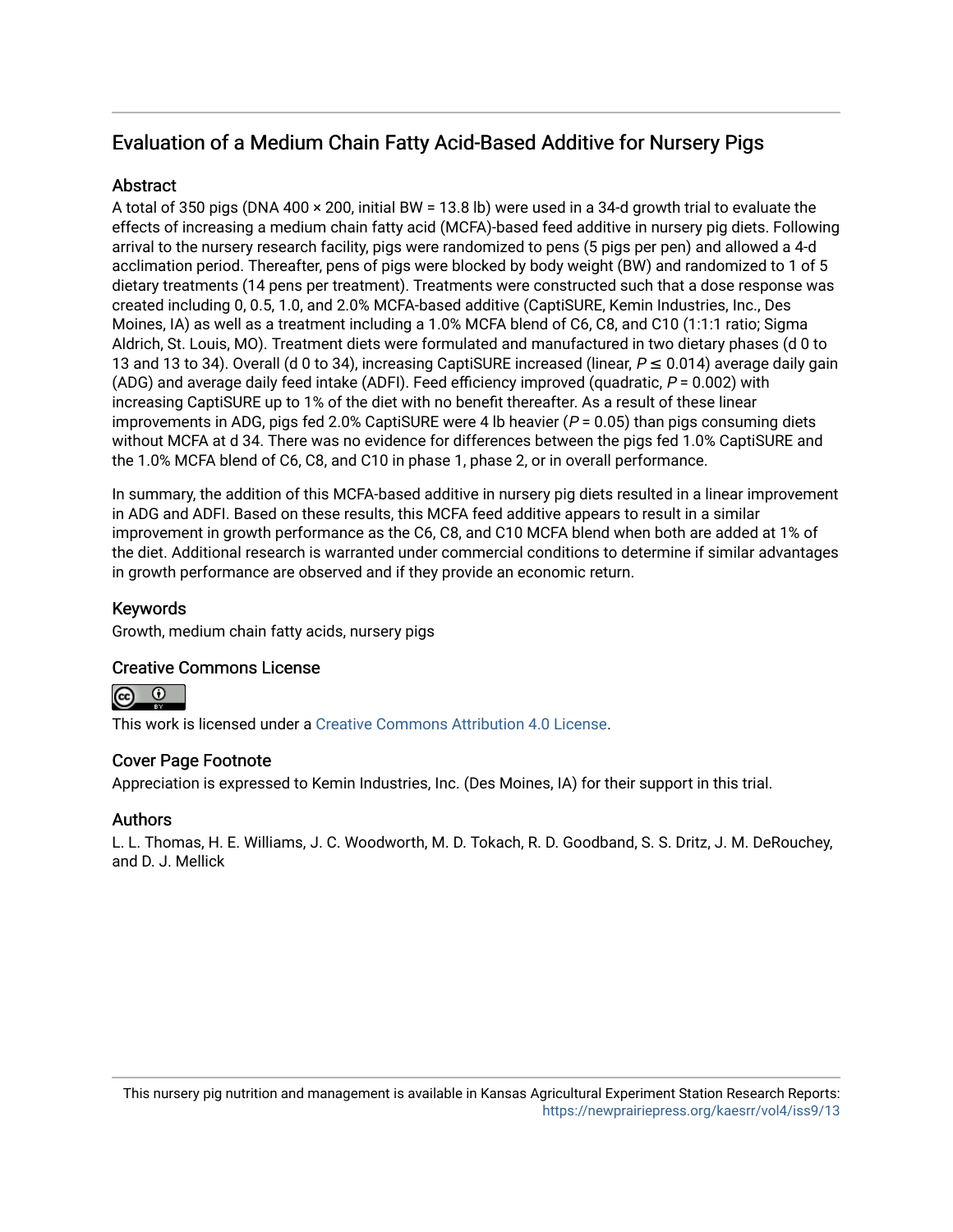

Swine Day 2018



# Evaluation of a Medium Chain Fatty Acid-Based Additive for Nursery Pigs<sup>1</sup>

*L.L. Thomas, H.E. Williams, J.C. Woodworth, M.D. Tokach, R.D. Goodband, S.S. Dritz,2 J.M. DeRouchey, and D.J. Mellick3*

# Summary

A total of 350 pigs (DNA  $400 \times 200$ , initial BW = 13.8 lb) were used in a 34-d growth trial to evaluate the effects of increasing a medium chain fatty acid (MCFA)-based feed additive in nursery pig diets. Following arrival to the nursery research facility, pigs were randomized to pens (5 pigs per pen) and allowed a 4-d acclimation period. Thereafter, pens of pigs were blocked by body weight (BW) and randomized to 1 of 5 dietary treatments (14 pens per treatment). Treatments were constructed such that a dose response was created including 0, 0.5, 1.0, and 2.0% MCFA-based additive (CaptiSURE, Kemin Industries, Inc., Des Moines, IA) as well as a treatment including a 1.0% MCFA blend of C6, C8, and C10 (1:1:1 ratio; Sigma Aldrich, St. Louis, MO). Treatment diets were formulated and manufactured in two dietary phases (d 0 to 13 and 13 to 34). Overall (d 0 to 34), increasing CaptiSURE increased (linear,  $P \le 0.014$ ) average daily gain (ADG) and average daily feed intake (ADFI). Feed efficiency improved (quadratic,  $P = 0.002$ ) with increasing CaptiSURE up to 1% of the diet with no benefit thereafter. As a result of these linear improvements in ADG, pigs fed 2.0% CaptiSURE were 4 lb heavier ( $P = 0.05$ ) than pigs consuming diets without MCFA at d 34. There was no evidence for differences between the pigs fed 1.0% CaptiSURE and the 1.0% MCFA blend of C6, C8, and C10 in phase 1, phase 2, or in overall performance.

In summary, the addition of this MCFA-based additive in nursery pig diets resulted in a linear improvement in ADG and ADFI. Based on these results, this MCFA feed additive appears to result in a similar improvement in growth performance as the C6, C8, and C10 MCFA blend when both are added at 1% of the diet. Additional research is warranted under commercial conditions to determine if similar advantages in growth performance are observed and if they provide an economic return.

# **Introduction**

In recent years, there has been increased awareness regarding the addition of medium chain fatty acids (MCFA) in swine feed. Fatty acids consisting of chains between 6 and 12 carbon atoms are considered MCFA. Research has shown that MCFA can be used as

<sup>&</sup>lt;sup>1</sup>Appreciation is expressed to Kemin Industries, Inc. (Des Moines, IA) for their support in this trial. 2 Department of Diagnostic Medicine/Pathobiology, College of Veterinary Medicine, Kansas State University.

<sup>3</sup> Kemin Industries, Inc. (Des Moines, IA).

Kansas State University Agricultural Experiment Station and Cooperative Extension Service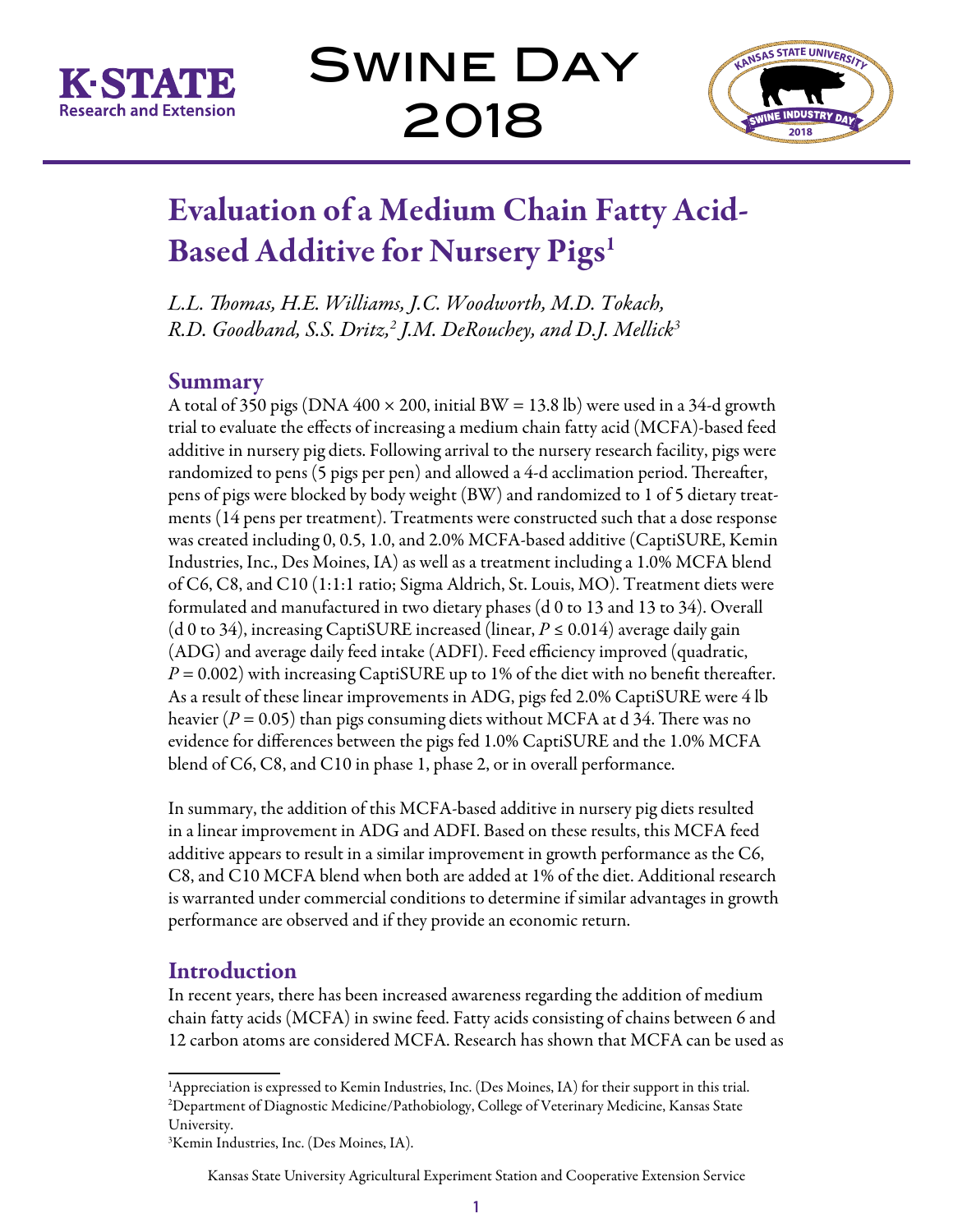a way to minimize the risk of Porcine Epidemic Diarrhea Virus (PEDV) $^4$  transmission in feed and ingredients. Further research has evaluated the use of MCFA as growthpromoting feed additives, specifically free fatty acids consisting of blends of 6, 8, or 10 carbon atoms.

Gebhardt et al.<sup>5</sup> concluded that adding a MCFA blend  $(1:1:1$  ratio C6, C8, and C10) to nursery pig diets at 1.5% linearly improved ADG, ADFI, and feed-to-gain ratio (F/G). The authors also investigated the effects of 0.5% of the individual fatty acids (C6, C8, and C10) on nursery pig growth performance and observed that individual MCFA elicit different growth performance responses. Uncertainty still exists about the MCFA growth-promoting mechanism; however, it is speculated that the antibacterial properties of MCFA may reduce the bacterial population within the feed and modify gut bacterial counts, resulting in a healthier pig.5 Commercial products are becoming available with proprietary blends of MCFA and it is necessary to evaluate their impact on growth performance.<sup>3</sup> Therefore, the objective of this experiment is to determine the effect of supplementing increasing amounts of a MCFA-based additive on growth performance of nursery pigs.

## **Procedures**

The Kansas State University Institutional Animal Care and Use Committee approved the protocol used in this experiment. The study was conducted at the Kansas State University Segregated Early Weaning Facility in Manhattan, KS. Each pen contained a 4-hole, dry self-feeder and nipple waterer to provide *ad libitum* access to feed and water. Pens had tri-bar floors and allowed approximately 2.7  $\mathrm{ft^2/pig.}$ 

Following arrival to the research facility, pigs were randomized to pens and allowed a 4-d acclimation period and provided a commercial starter pellet containing no feed grade antimicrobials. Following acclimation, pens of pigs (DNA  $400 \times 200$ , initial BW = 13.8 lb) were blocked by average BW and randomized to dietary treatment with 5 pigs per pen and 14 pens per treatment. Treatment diets were formulated and manufactured in two dietary phases (phase  $1 = d\ 0$  to  $13$ ; phase  $2 = d\ 13$  to  $34$ ) and were formulated to meet or exceed NRC $^{\rm 6}$  requirements (Table 1). Treatments consisted of a basal diet with increasing amounts (0, 0.5, 1.0, and 2.0%) of a novel MCFA-based additive composed of primarily C8 and C10 (CaptiSURE, Kemin Industries, Inc, Des Moines, IA) as well as a diet with 1.0% of added MCFA blend (1:1:1 ratio of C6, C8, and C10; Sigma Aldrich, St. Louis, MO). The MCFA additions were made at the expense of soy oil in an attempt to keep diets isocaloric. Pig weights and feed disappearance were measured on d 0, 7, 13, 21, 28, and 34 to determine ADG, ADFI, and F/G.

 $NRC. 2012$ . Nutrient Requirements of Swine,  $11<sup>th</sup>$  ed. Natl. Acad. Press, Washington D.C.

Kansas State University Agricultural Experiment Station and Cooperative Extension Service

<sup>4</sup> Cochrane, R. A., S. S. Dritz, J. C. Woodworth, A. R. Huss, C. R. Stark, M. Saensukjaroephon,

J. M. DeRouchey, M. D. Tokach, R. D. Goodband, J. F. Bai, Q. Chen, J. Zhang, P. C. Gauger, R. Main, and C. K. Jones. 2016. Evaluating the inclusion level of medium chain fatty acids to reduce the risk of PEDV in feed and spray-dried animal plasma. J. Anim. Sci. 94 (Suppl 2):50. doi:10.2527/msasas2016- 107.

<sup>5</sup> Gebhardt, J. T., K. A. Thomson, J. C. Woodworth, M. D. Tokach, J. M. DeRouchey, R. D. Goodband, and S. S. Dritz. 2017. Evaluation of medium chain fatty acids as a dietary additive in nursery pig diets. *Kansas State Agricultural Experiment Station Research Reports:* Vol. 3: Iss. 7. 6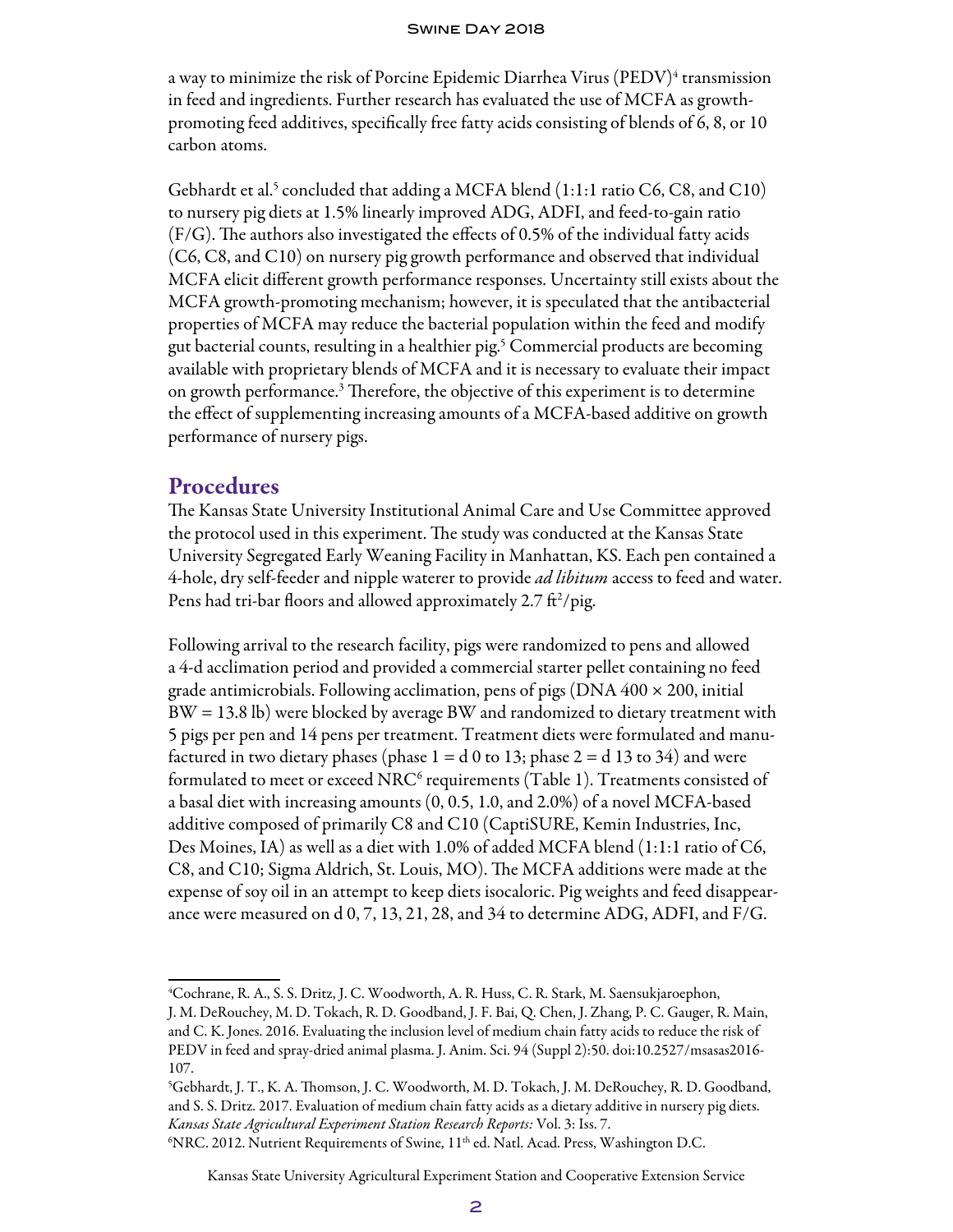### Swine Day 2018

Complete diet samples were taken from 5 feeders per dietary treatment 4 times throughout the study. Samples were stored at -20°C until they were homogenized, subsampled, and submitted (Ward Laboratories, Inc., Kearney, NE) for analysis of dry matter, crude protein, crude fiber, calcium, phosphorus, and ether extract. In addition, MCFA concentration of C8 and C10 was also analyzed (Kemin Industries, Inc; Des Moines, IA).

Data were analyzed as a randomized complete block design using the GLIMMIX procedure of SAS version 9.4 (SAS Institute, Inc., Cary, NC) with pen as the experimental unit. Weight block was included in the model as a random effect. Within these outcomes, linear and quadratic effects of increasing MCFA, as well as a preplanned pairwise contrast comparing MCFA (CaptiSURE) at 1.0% to the 1.0% 1:1:1 MCFA blend treatment were evaluated. Linear and quadratic contrasts were developed using the IML procedure of SAS, generating coefficients for unequally spaced treatments. All results were considered significant at  $P \le 0.05$  and marginally significant between  $P > 0.05$  and  $P \le 0.10$ .

## Results and Discussion

Analysis of manufactured diets (Table 2) resulted in values consistent with formulation. The results from the analysis of ether extract (fat) indicated a reduction in fat as MCFA inclusion in the diet increased. Recall, MCFA were included in the diets at the expense of soybean oil to keep diets isocaloric. Thus, we expected to see similar analyzed values for ether extract for all dietary treatments. Ether extract was determined through an approved method from the American Oil Chemists' Society (AOCS) utilizing high temperature solvent extraction. These results suggest that the MCFA are not detected by this method of fat analysis. The MCFA analysis results confirm increasing amounts of C8, and C10 as CaptiSURE product inclusion increases.

From d 0 to 13, increasing CaptiSURE increased (linear,  $P = 0.001$ ) ADG (Table 3). Feed efficiency improved (quadratic,  $P = 0.093$ ) up to 1.0% of the diet with no benefit observed thereafter. There was no evidence for differences in ADG, ADFI, or F/G when comparing pigs fed 1.0% CaptiSURE and those fed the 1.0% 1:1:1 MCFA blend.

From d 13 to 34, pigs fed increasing CaptiSURE had increased (linear, *P* <0.05) ADG and ADFI, as well as improved (quadratic,  $P = 0.011$ ) F/G. Similar to d 0 to 13, F/G improved up to 1.0% CaptiSURE with no benefit observed at 2% of the diet. There was no evidence for differences in growth performance between pigs fed 1.0% CaptiSURE and those fed the 1.0% 1:1:1 MCFA blend.

Overall, ADG and ADFI were increased (linear, *P* < 0.014) with increasing Capti-SURE. Feed efficiency improved from 0 to 1.0% inclusion of CaptiSURE in the diet (quadratic,  $P = 0.002$ ). Pigs fed 1.0% CaptiSURE and those fed the 1.0% 1:1:1 MCFA blend performed similarly, with no evidence for differences between the two treatment groups.

In conclusion, the addition of this particular MCFA-based feed additive in nursery pig diets improved ADG, ADFI, and F/G. The results from this study are similar to those reported by Gebhardt et al.<sup>3</sup> but also demonstrate the continued benefits to nursery pig

Kansas State University Agricultural Experiment Station and Cooperative Extension Service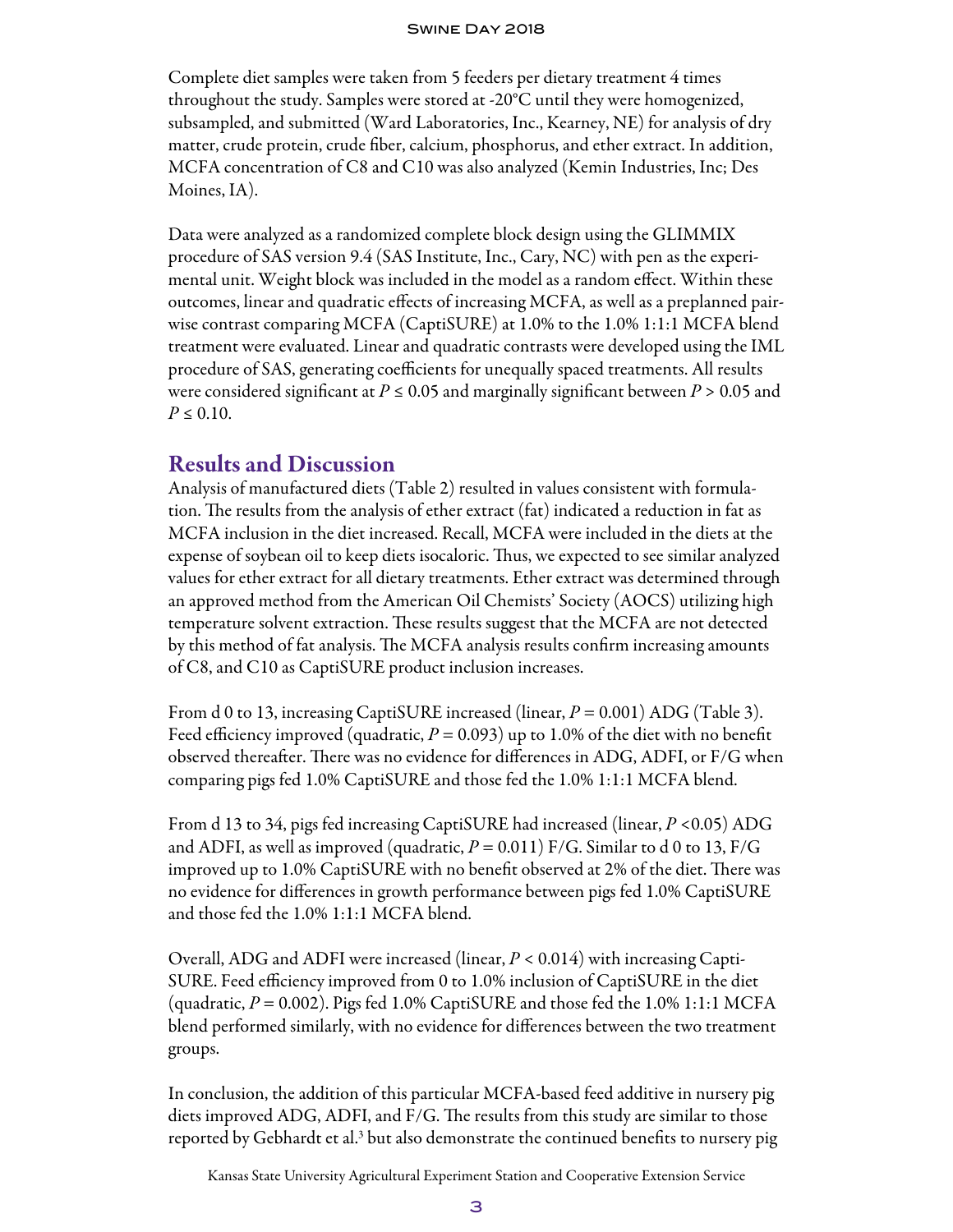#### Swine Day 2018

growth performance as dietary MCFA increased to 2% of the diet. Further research is warranted to evaluate MCFA-based products in a commercial environment to determine if similar advantages in growth performance are realized, and to determine if they provide a positive economic return.

| Ingredient, %              | Phase 1 | Phase 2   |  |  |
|----------------------------|---------|-----------|--|--|
| Corn                       | 54.43   | 62.07     |  |  |
| Soybean meal, 46.5% CP     | 26.42   | 31.63     |  |  |
| Whey powder                | 10.00   | ---       |  |  |
| HP 300 <sup>2</sup>        | 2.50    | ---       |  |  |
| Soybean oil                | 2.00    | 2.00      |  |  |
| Calcium carbonate          | 0.95    | 1.00      |  |  |
| Monocalcium phosphate, 21% | 1.30    | 1.15      |  |  |
| Salt                       | 0.60    | 0.60      |  |  |
| L-Lysine HCl               | 0.50    | 0.51      |  |  |
| DL-Methionine              | 0.24    | 0.23      |  |  |
| L-Threonine                | 0.21    | 0.21      |  |  |
| L-Tryptophan               | 0.05    | 0.06      |  |  |
| L-Valine                   | 0.15    | 0.14      |  |  |
| Trace mineral              | 0.15    | 0.15      |  |  |
| Vitamin premix             | 0.25    | 0.25      |  |  |
| Phytase <sup>3</sup>       | 0.02    | 0.02      |  |  |
| Zinc oxide                 | 0.25    |           |  |  |
| MCFA additive <sup>4</sup> | $+/-$   | $+/-$     |  |  |
| Total                      | 100     | 100       |  |  |
|                            |         | continued |  |  |

Table 1. Diet composition (as-fed basis)1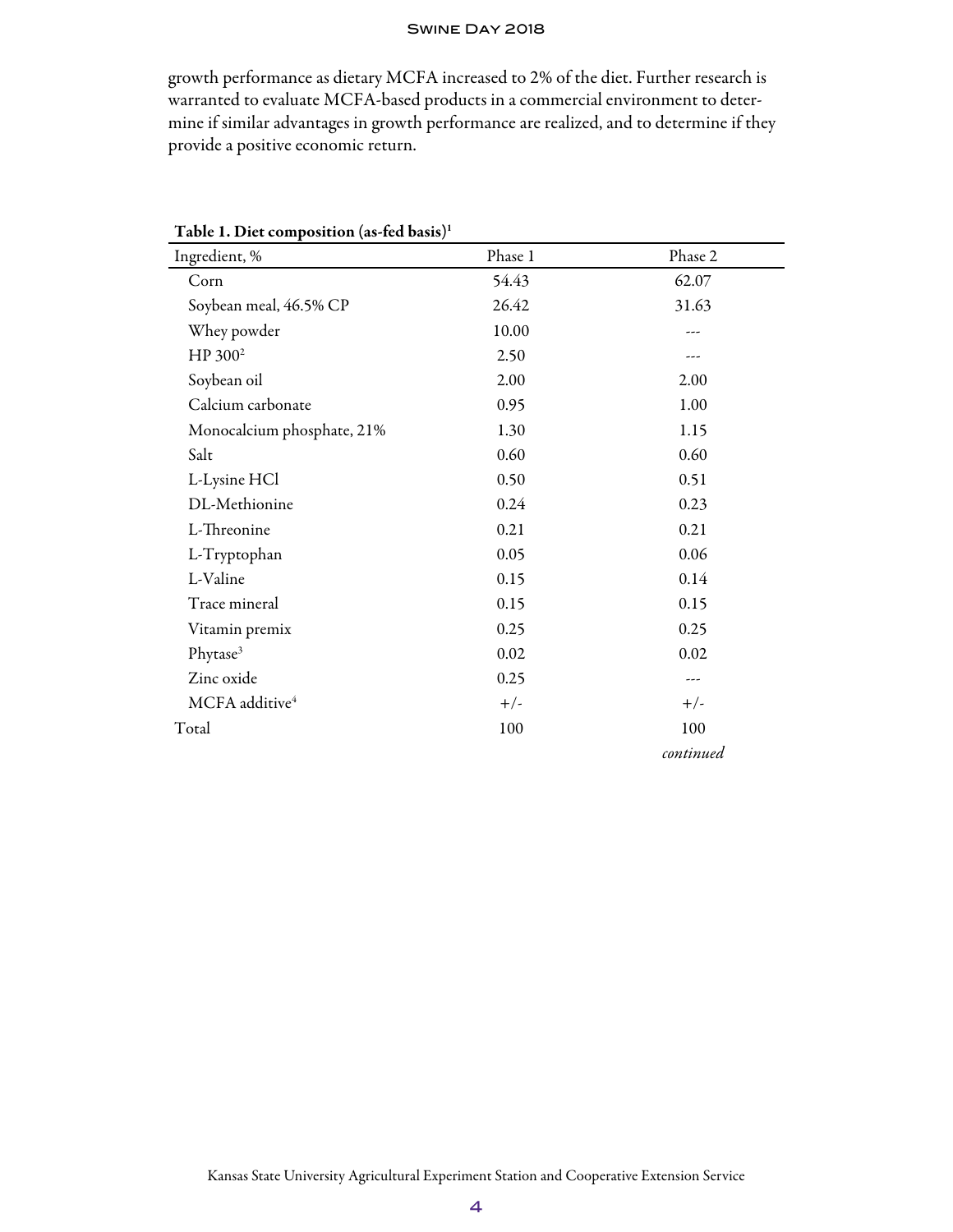| Ingredient, %                                      | Phase 1 | Phase 2 |  |  |  |  |  |
|----------------------------------------------------|---------|---------|--|--|--|--|--|
| Calculated analysis <sup>5</sup>                   |         |         |  |  |  |  |  |
| Standardized ileal digestible (SID) amino acids, % |         |         |  |  |  |  |  |
| Lysine                                             | 1.35    | 1.35    |  |  |  |  |  |
| Isoleucine:lysine                                  | 55      | 55      |  |  |  |  |  |
| Leucine:lysine                                     | 111     | 113     |  |  |  |  |  |
| Methionine:lysine                                  | 37.4    | 37.3    |  |  |  |  |  |
| Methionine and cysteine:lysine                     | 58.1    | 58.1    |  |  |  |  |  |
| Threonine:lysine                                   | 63.0    | 62.0    |  |  |  |  |  |
| Tryptophan:lysine                                  | 20.1    | 20.3    |  |  |  |  |  |
| Valine:lysine                                      | 70.2    | 70.1    |  |  |  |  |  |
| Total lysine, %                                    | 1.48    | 1.49    |  |  |  |  |  |
| ME, kcal/lb                                        | 1,532   | 1,530   |  |  |  |  |  |
| NE, kcal/lb                                        | 1,147   | 1,139   |  |  |  |  |  |
| SID lysine:NE, g/Mcal                              | 5.69    | 5.63    |  |  |  |  |  |
| Crude protein, %                                   | 20.6    | 21.1    |  |  |  |  |  |
| Calcium, %                                         | 0.75    | 0.70    |  |  |  |  |  |
| Phosphorus, %                                      | 0.68    | 0.63    |  |  |  |  |  |
| Available phosphorus, %                            | 0.51    | 0.42    |  |  |  |  |  |
| STTD $P, \%$                                       | 0.54    | 0.47    |  |  |  |  |  |

### Table 1. Diet composition (as-fed basis)1

1 Phase 1 and 2 diets were fed from approximately 14 to 23 and 23 to 51 lb body weight (BW), respectively. 2 HP 300 (Hamlet Protein, Findlay, OH).

 HiPhos 2700 (DSM Nutritional Products, Parsippany, NJ) provided an estimated release of 0.10% STTD P. Medium chain fatty acids included as a 1:1:1 blend of C6:C8:C10 (Sigma Aldrich (St. Louis, MO), guaranteed ≥ 98% purity) or CaptiSURE (Kemin Industries, Inc. (Des Moines, IA)), added at the expense of soybean oil. NRC. 2012. Nutrient Requirements of Swine, 11th ed. Natl. Acad. Press, Washington D.C. 7

 $7STTD$  P = Standardized total tract digestible phosphorus.

ME = metabolizable energy. NE = net energy.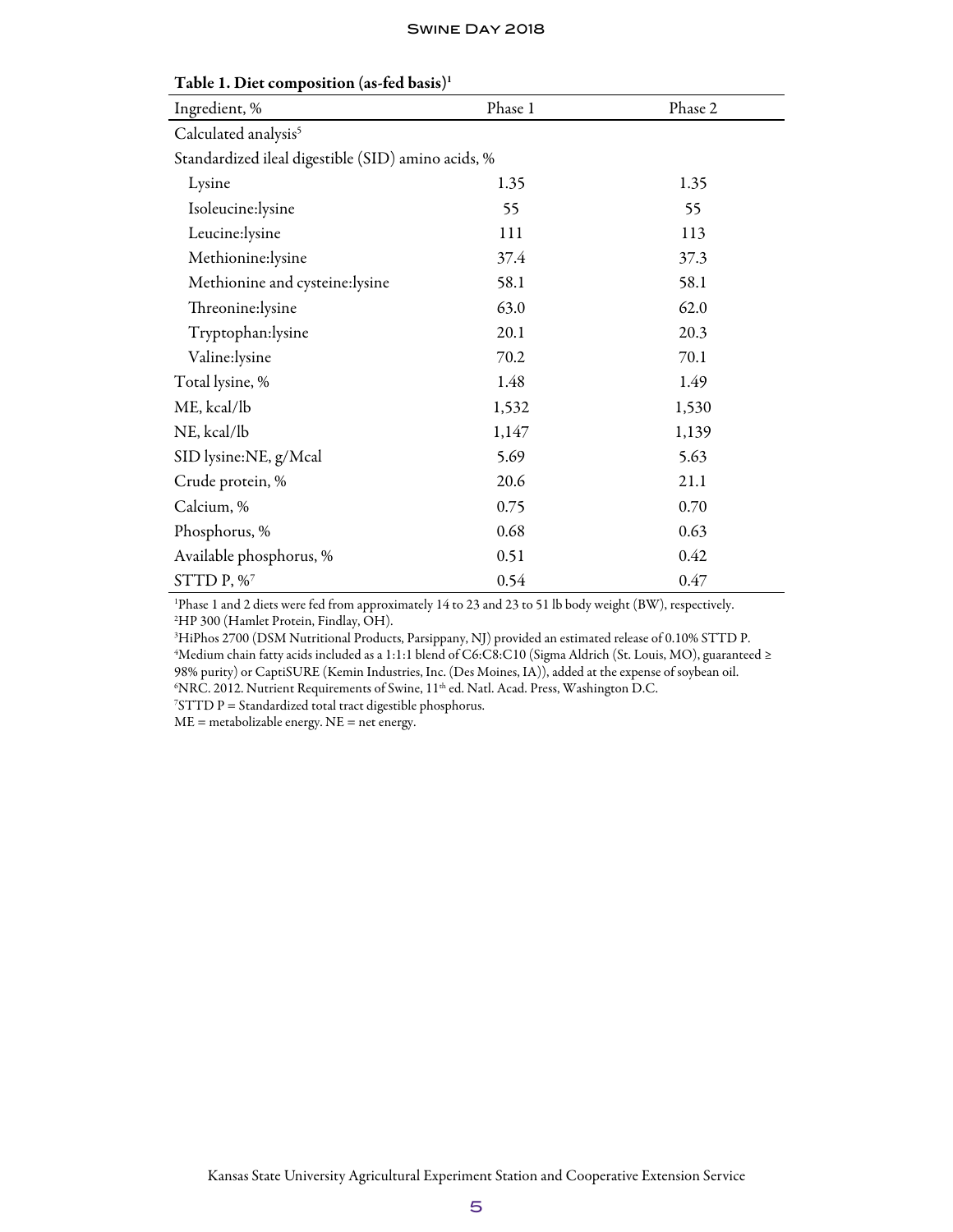|                                      | Added MCFA, %    |                        |       |       |       |  |
|--------------------------------------|------------------|------------------------|-------|-------|-------|--|
|                                      |                  | C6:C8:C10 <sup>3</sup> |       |       |       |  |
| Analyzed composition, % <sup>4</sup> | $\boldsymbol{0}$ | 0.5                    | 1.0   | 2.0   | 1.0   |  |
| Phase 1                              |                  |                        |       |       |       |  |
| Dry matter                           | 89.73            | 89.97                  | 89.67 | 89.19 | 90.09 |  |
| Crude protein                        | 20.10            | 19.85                  | 20.05 | 20.70 | 20.10 |  |
| Crude fat                            | 3.50             | 3.45                   | 3.30  | 3.25  | 3.70  |  |
| Ether extract                        | 3.95             | 3.70                   | 3.10  | 2.40  | 3.50  |  |
| Calcium                              | 0.96             | 0.86                   | 0.92  | 1.02  | 1.02  |  |
| Phosphorus                           | 0.65             | 0.63                   | 0.62  | 0.67  | 0.68  |  |
| Total MCFA <sup>5</sup>              |                  | 0.43                   | 0.84  | 1.60  | 0.63  |  |
| Phase 2                              |                  |                        |       |       |       |  |
| Dry matter                           | 89.46            | 89.04                  | 89.29 | 88.54 | 89.62 |  |
| Crude protein                        | 20.25            | 19.85                  | 20.55 | 21.10 | 20.20 |  |
| Crude fat                            | 3.40             | 3.70                   | 4.20  | 3.95  | 3.45  |  |
| Ether extract                        | 4.05             | 4.20                   | 3.80  | 2.60  | 3.30  |  |
| Calcium                              | 0.93             | 1.09                   | 1.01  | 0.91  | 0.98  |  |
| Phosphorus                           | 0.59             | 0.61                   | 0.61  | 0.60  | 0.64  |  |
| Total MCFA                           |                  | 0.48                   | 0.89  | 1.89  | 0.71  |  |

#### Table 2. Analyzed diet composition (as-fed basis)1

1 Diets were fed in 2 phases from d 0 to 13 and 14 to 34 for phases 1 and 2, respectively.

2 Kemin Industries, Inc (Des Moines, IA).

3 Consisted of a blend of C6, C8, and C10. Sigma Aldrich (St. Louis, MO).

4 Complete diet samples were taken from 5 feeders per dietary treatment 4 times throughout the study. Samples were stored at -20°C until they were homogenized, subsampled, and submitted to Ward Laboratories, Inc. (Kearney, NE) for proximate analysis and Kemin Industries, Inc. (Des Moines, IA) for medium chain fatty acids (MCFA) analysis performed in duplicate. Reported values are average of duplicate analysis.

5 Sum of analyzed C8 and C10 MCFA.